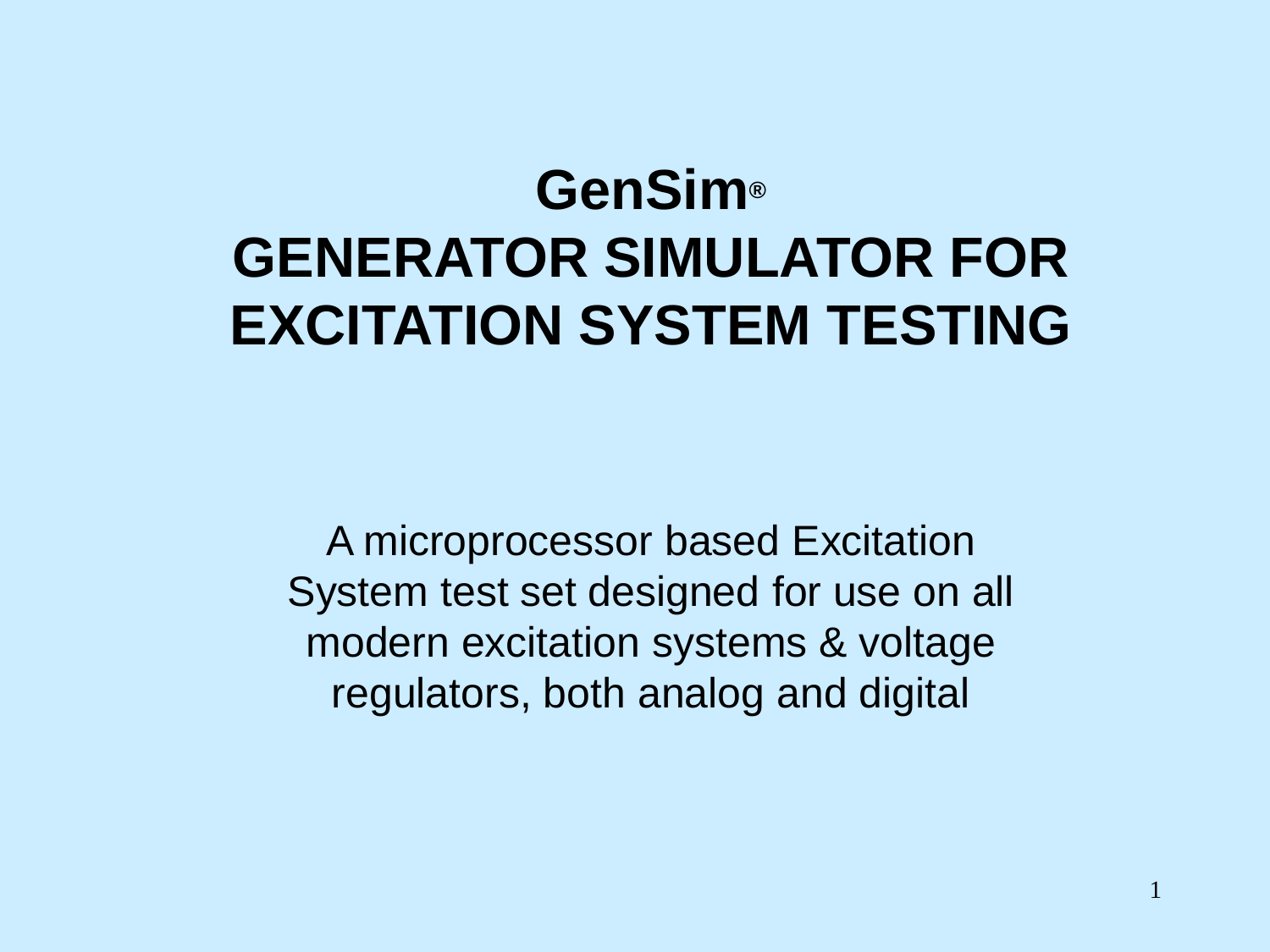The GenSim® test set is designed for set-up calibration, maintenance testing, and troubleshooting all modern excitation systems and voltage regulators.



This equipment will simulate generator and exciter operation in order to perform a complete test of the excitation system, and related protective devices, while the Turbine-Generator is shut down.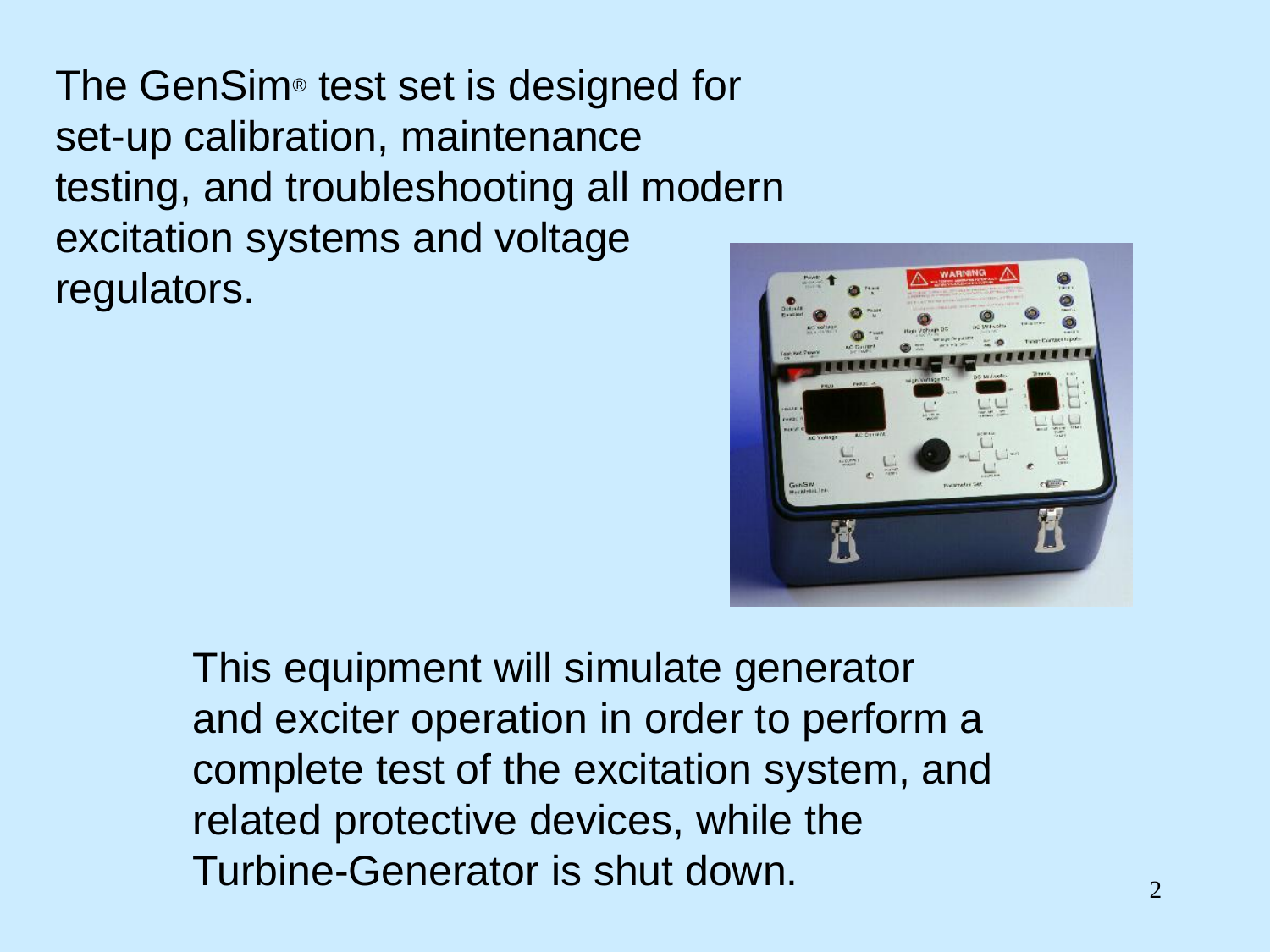GenSim hooked up and ready to begin testing

The GenSim output cables are routed through the excitation system for connection to the input terminals in the rear.

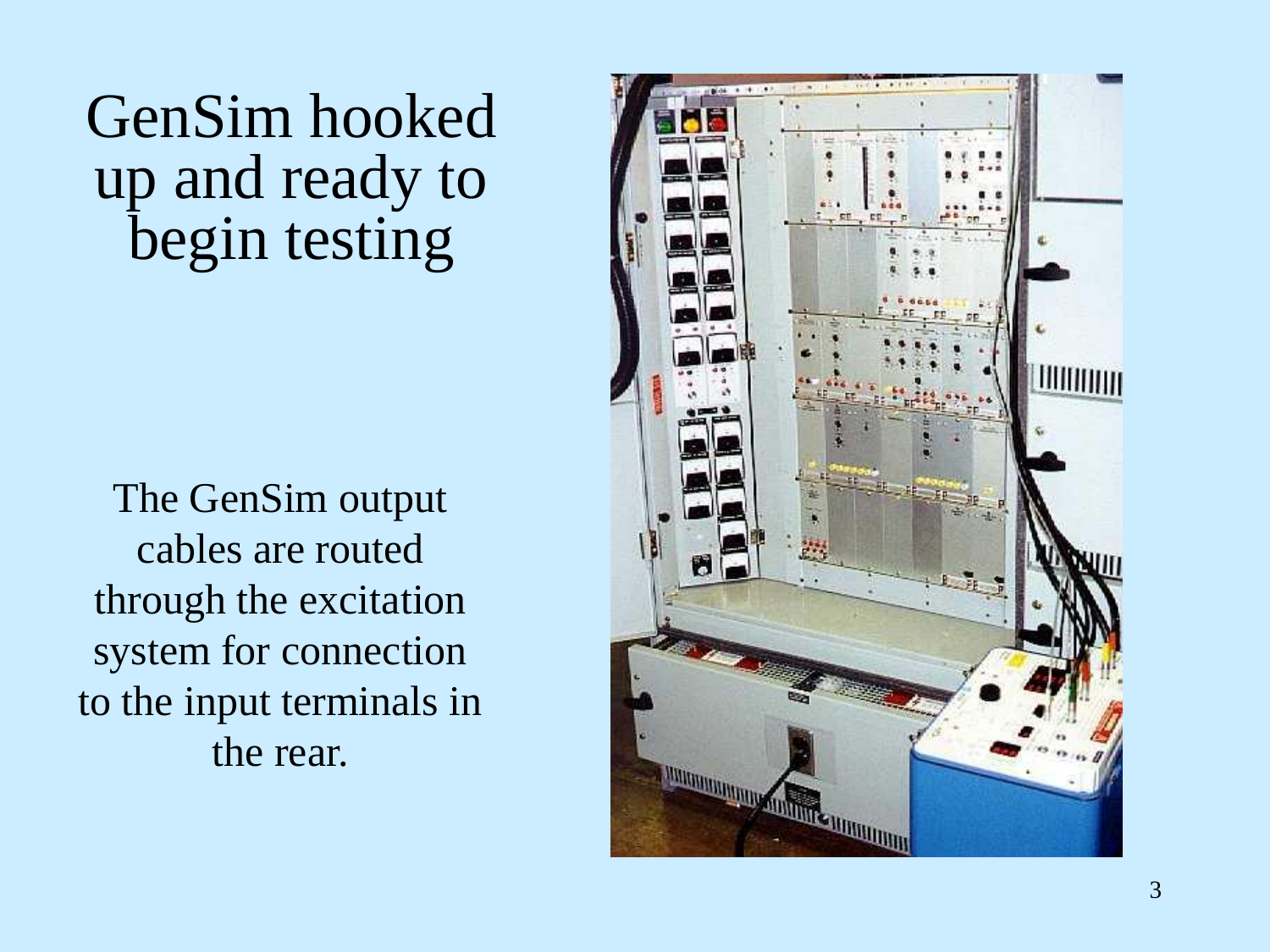The actual PT and CT leads are disconnected at the input to the knife switch and the simulated PT and CT leads from the GenSim supplied test cables are connected in their place.

The simulated PT and CT signals are used to calibrate the voltage regulator and set the underexcitation and volts per hertz protective devices.

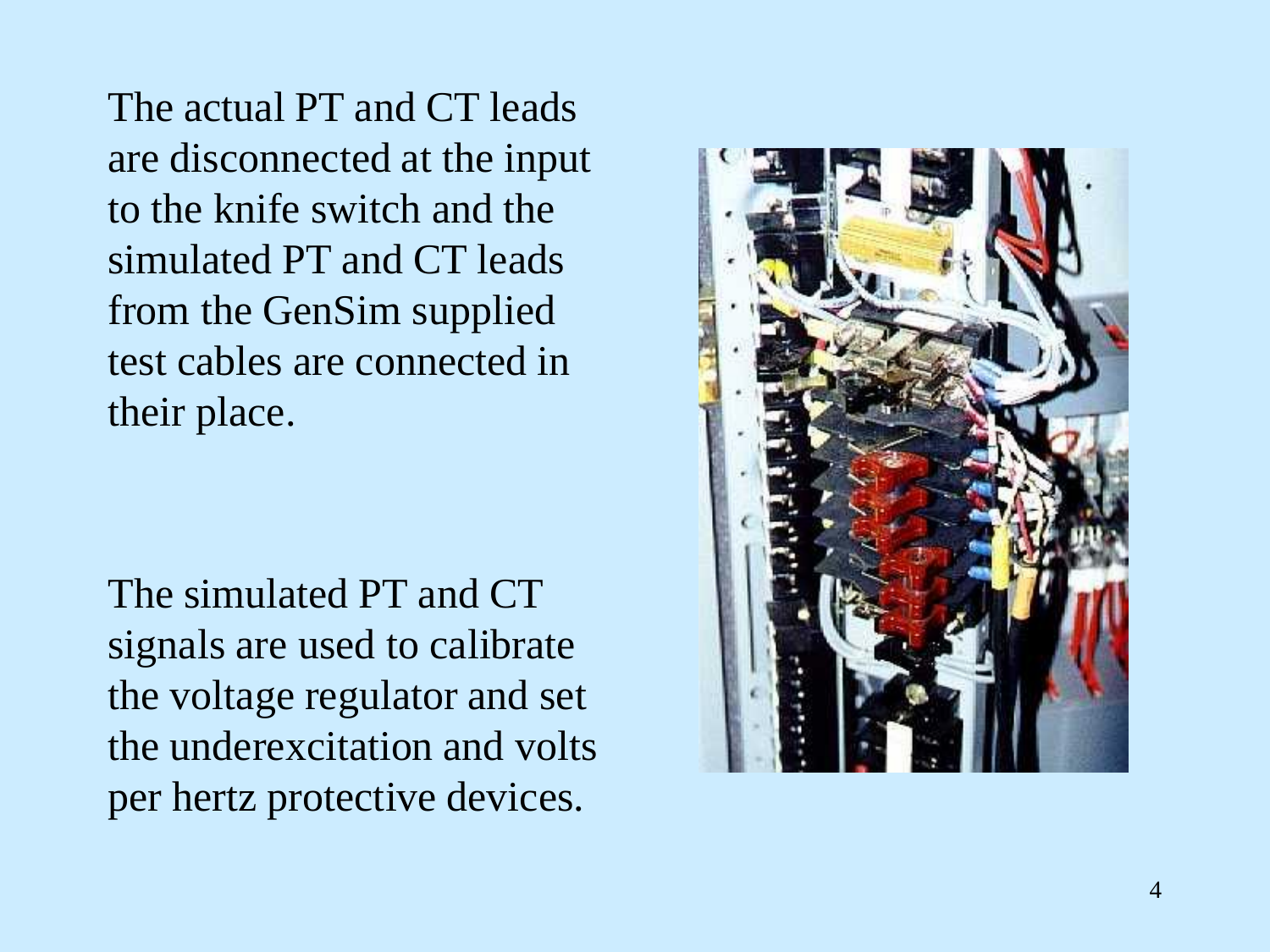The field current sensing leads are removed from the current shunts and the millivolt output cable from the GenSim is connected to the lifted wires.

> The GenSim millivolt source is used to confidently set the critical overexcitation protective devices.

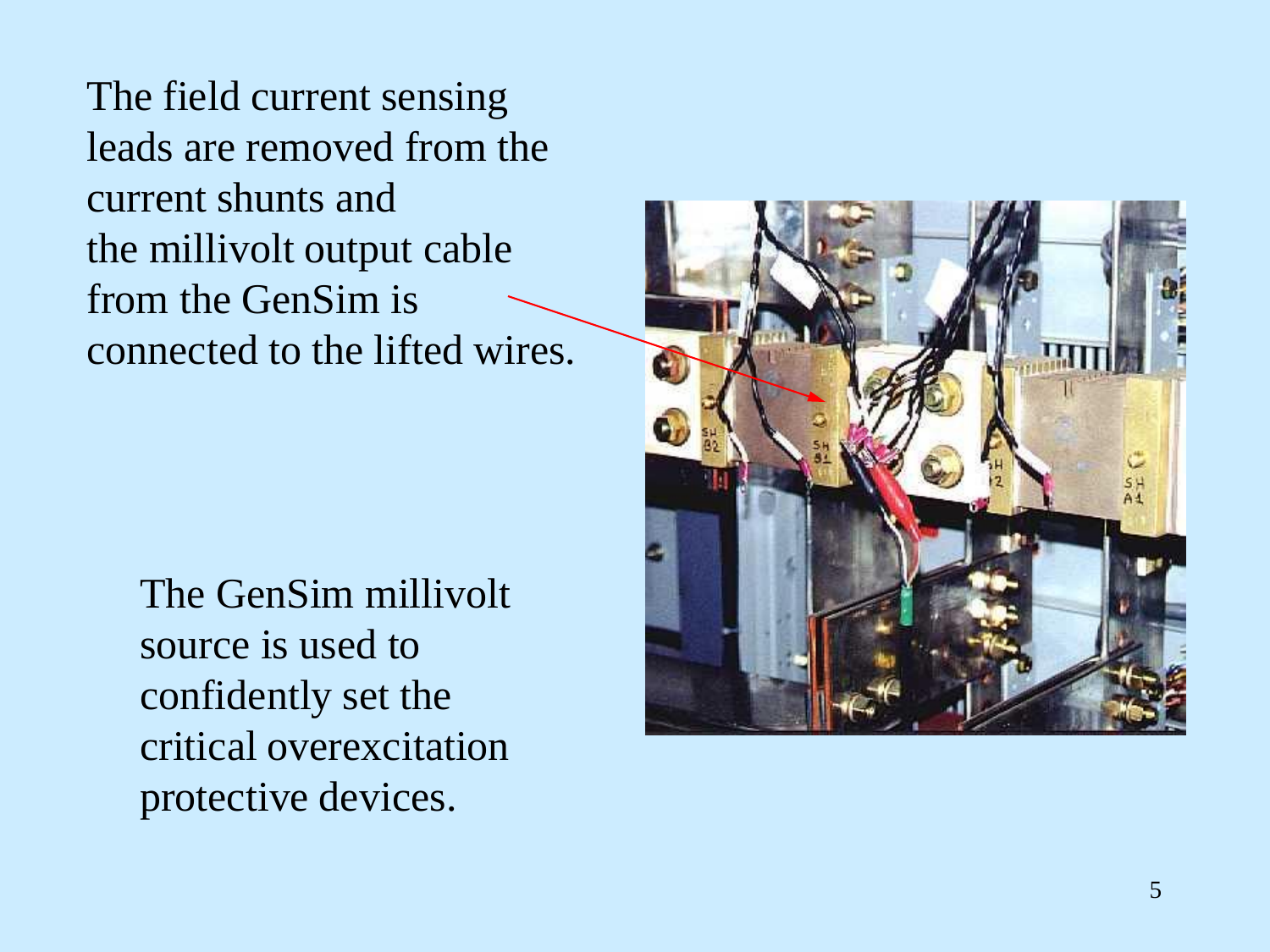The cable from the GenSim high voltage DC source has been hooked up to simulate the generator field voltage.



A precise calibration curve for the field voltage transducers is expertly obtained using the GenSim unique time delay stepping function.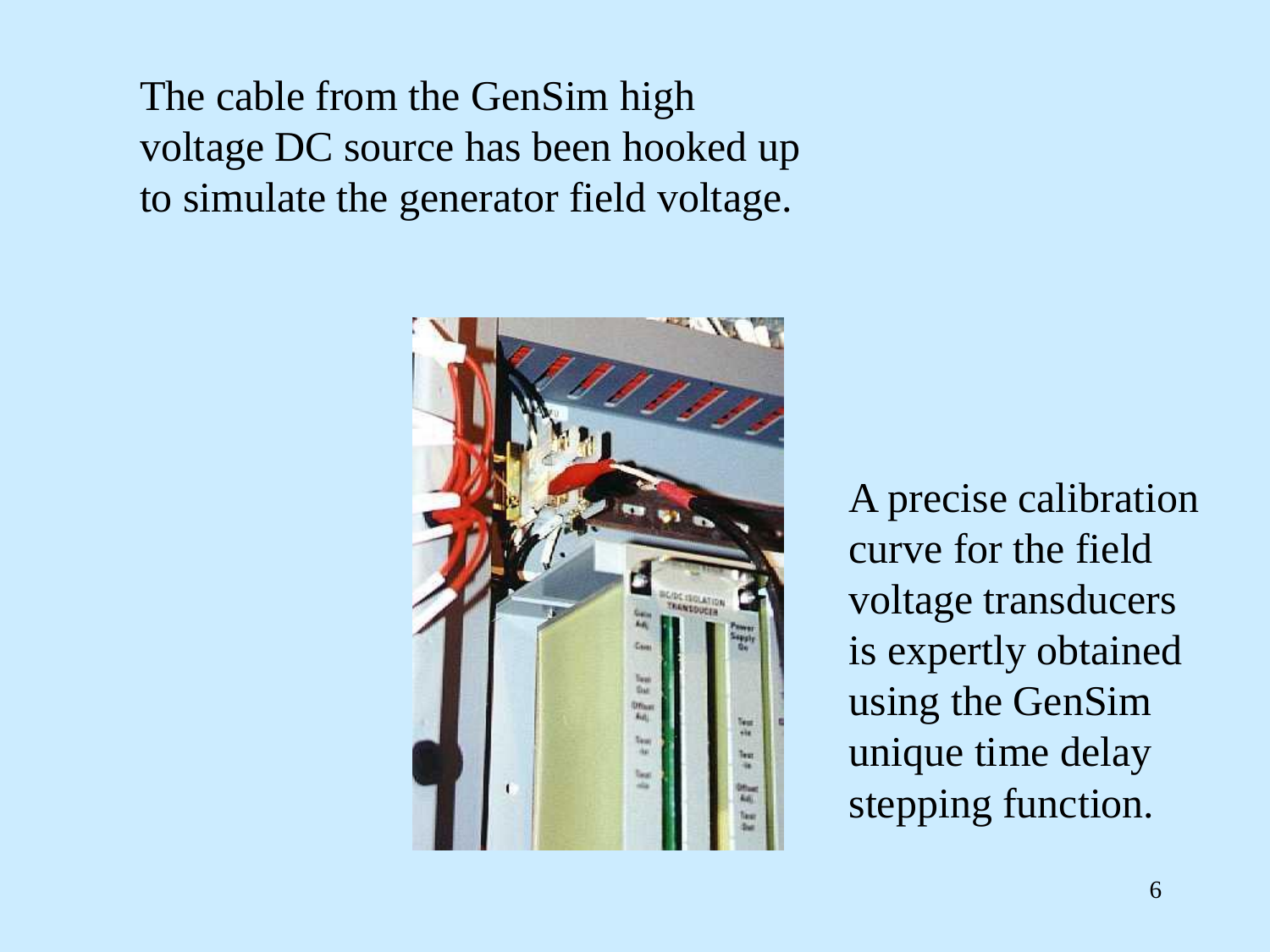Connection and setup has been quickly completed.

The GenSim is conveniently plugged into the systems 115 VAC outlet.

Testing has begun with the user easily adjusting the GenSim output quantities for the desired values.

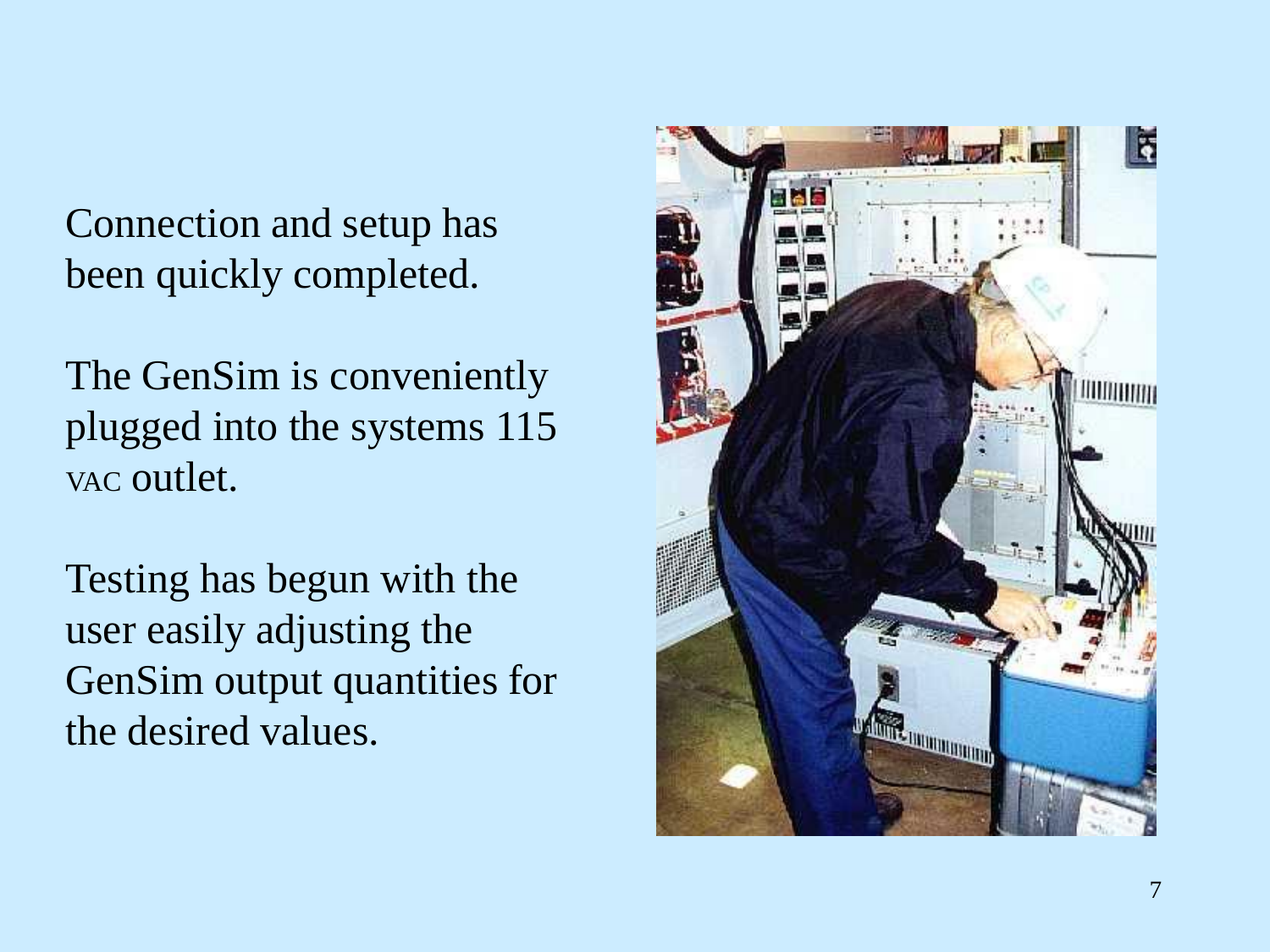Testing is in progress with the user following his test procedure and recording the test data.

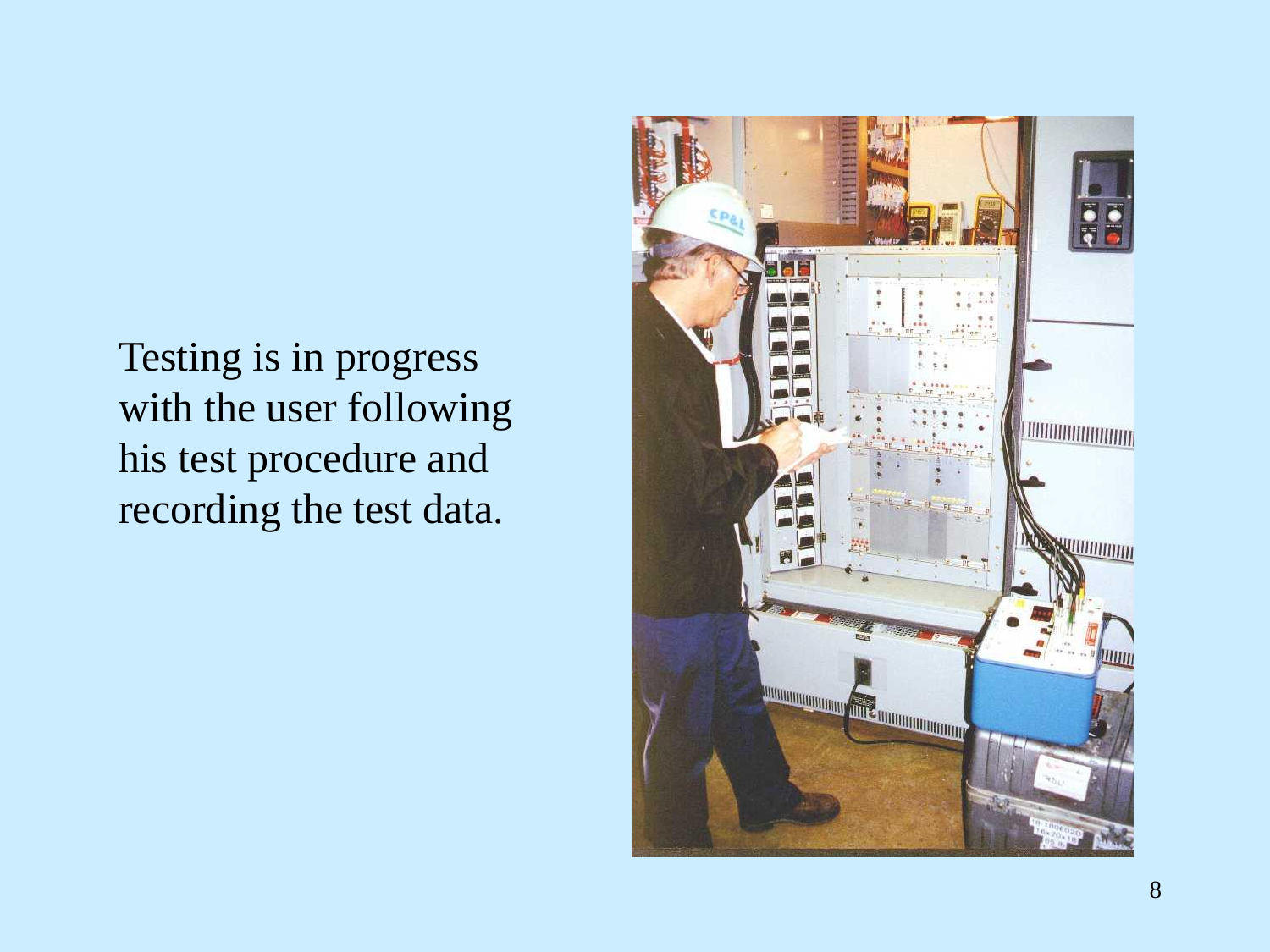## The cables are color coded on both ends for aid in hookup to the equipment under test.

Connectors are keyed with the supplied test lead cables so they cannot be connected incorrectly to the GenSim.

Status and value of all outputs are continuously displayed to the user.



The ergonomic design of the user interface has been well received by the field service engineers who have been using GenSim.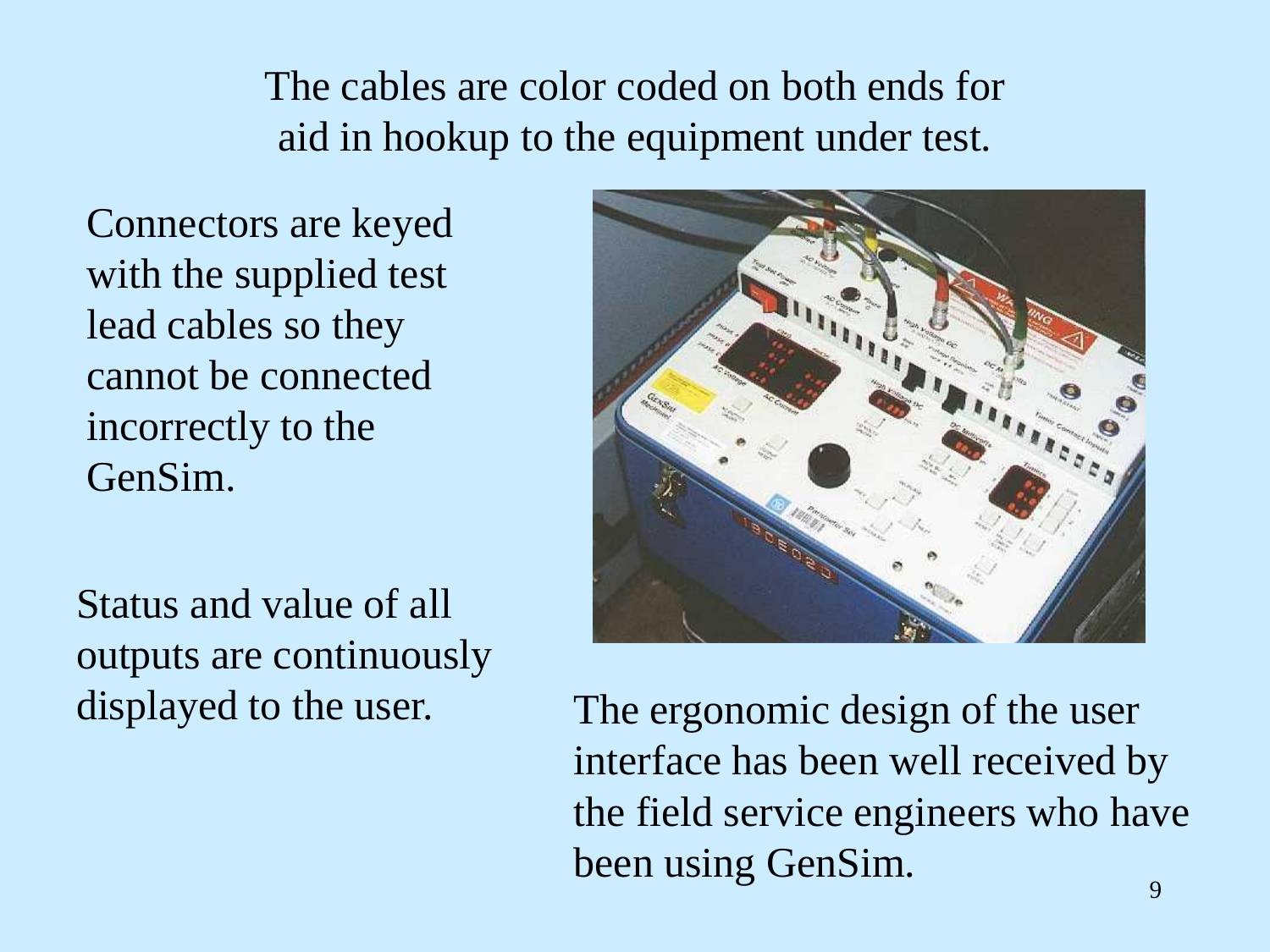The test technician is fine tuning the excitation system settings based on the simulated values from the GenSim.